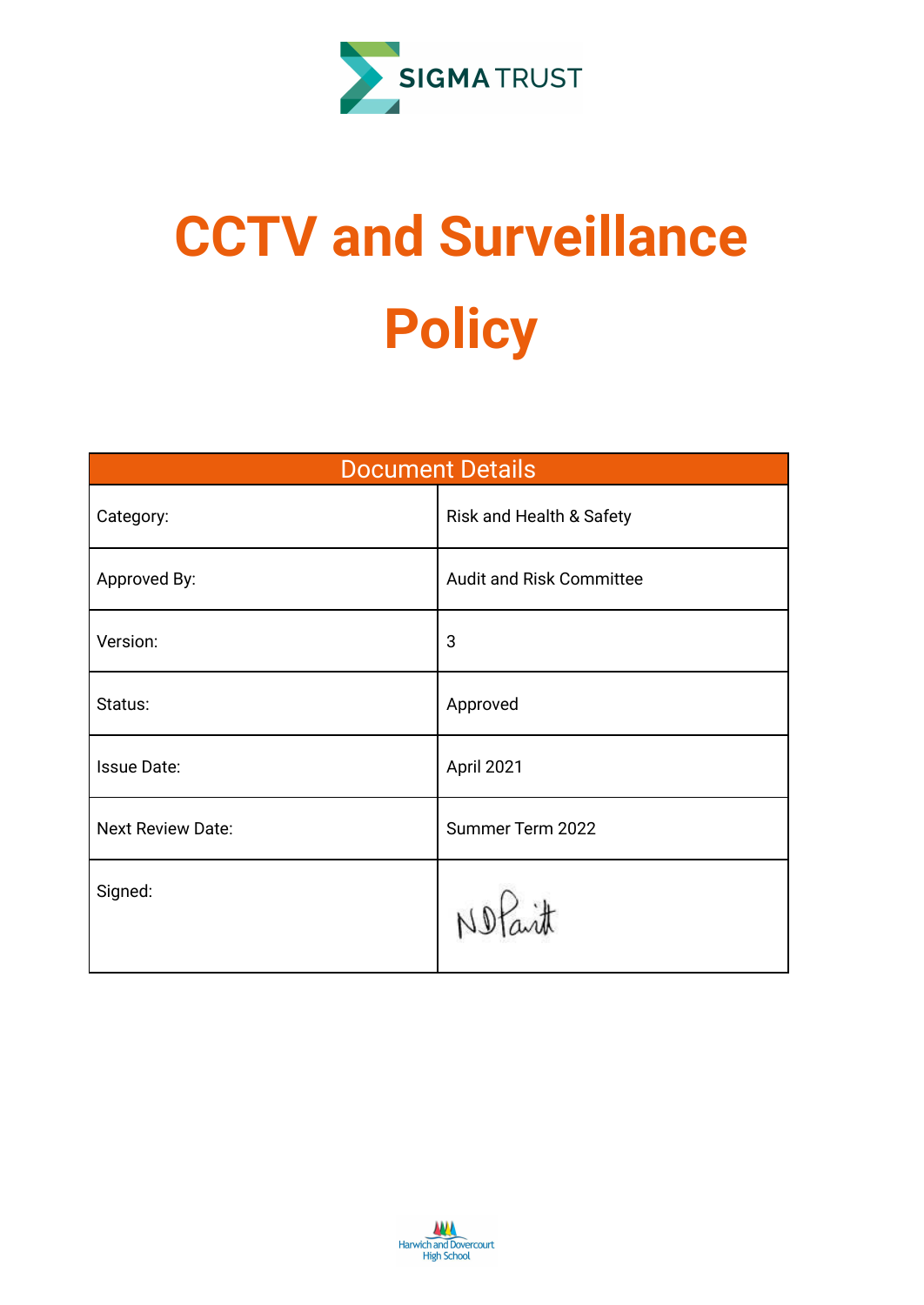

## **Ownership and Control**

## **History**

| Version Author |            | <b>Dated</b>     | <b>Status</b> | <b>Details</b>               |
|----------------|------------|------------------|---------------|------------------------------|
|                | <b>BMa</b> | March 2018       | Approved      | Board Meeting of 21 Mar 2018 |
| $\mathbf{2}$   | KHo/JEI    | <b>July 2019</b> | Approved      | Annual review                |
| $\sqrt{3}$     | <b>JEL</b> | April 2021       | Approved      | Annual review                |
|                |            |                  |               |                              |
|                |            |                  |               |                              |
|                |            |                  |               |                              |
|                |            |                  |               |                              |
|                |            |                  |               |                              |
|                |            |                  |               |                              |
|                |            |                  |               |                              |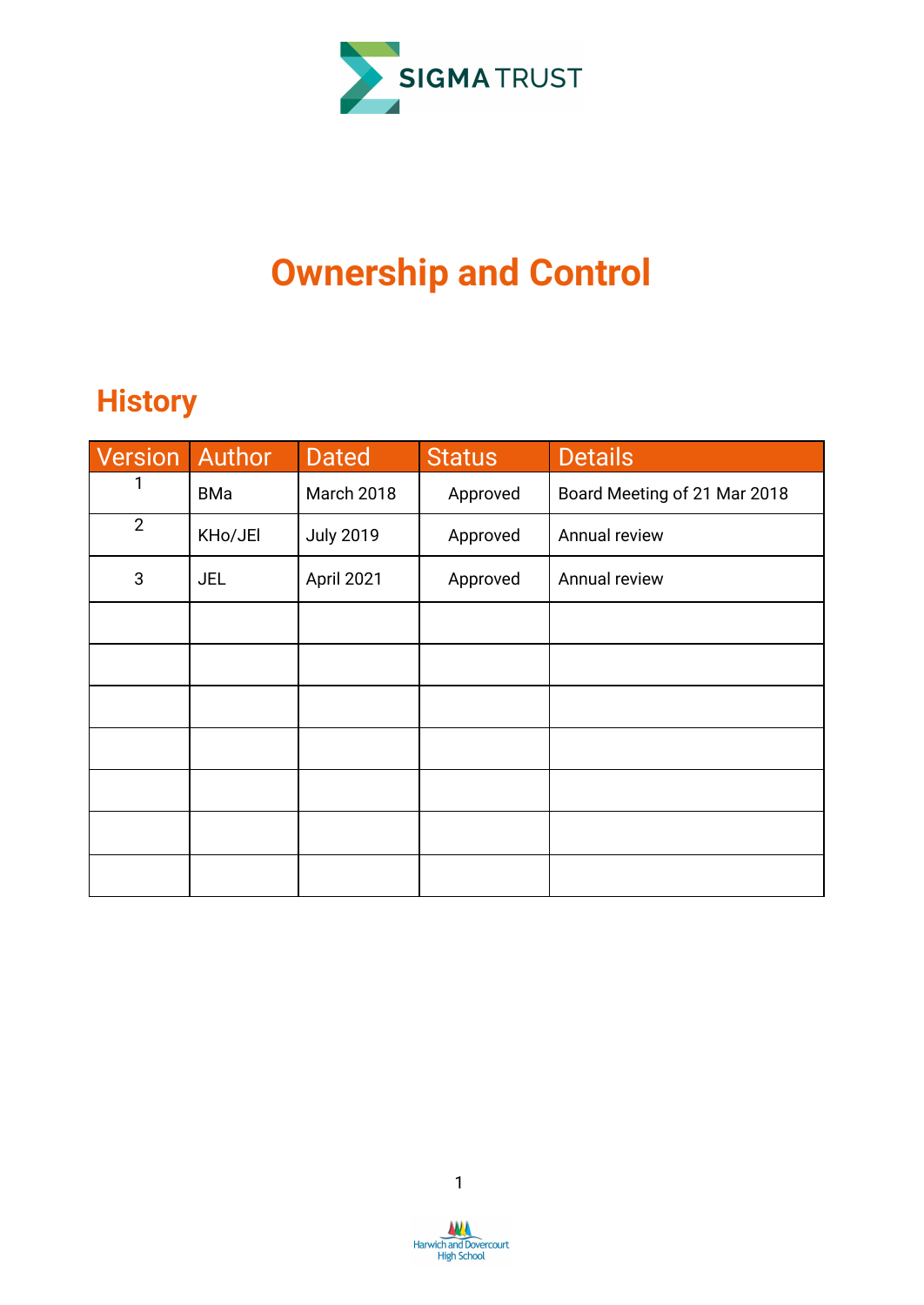

#### **Contents:**

[Statement](#page-3-0) of intent

- 1. Legal framework
- 2. [Definitions](#page-4-0)
- 3. Roles and [responsibilities](#page-5-0)
- 4. Purpose and [justification](#page-6-0)
- 5. The data [protection](#page-7-0) principles
- 6. [Objectives](#page-7-1)
- 7. [Protocols](#page-7-2)
- 8. [Security](#page-8-0)
- 9. [Privacy](#page-9-0) by design
- 10. Code of [practice](#page-9-1)
- 11. [Access](#page-10-0)
- 12. [Monitoring](#page-12-0) and review

#### Appendix

- a) Authorised users log
- b) Surveillance recordings Access Request Form: Investigators
- c) CCTV access log
- d) CCTV impact assessment and review

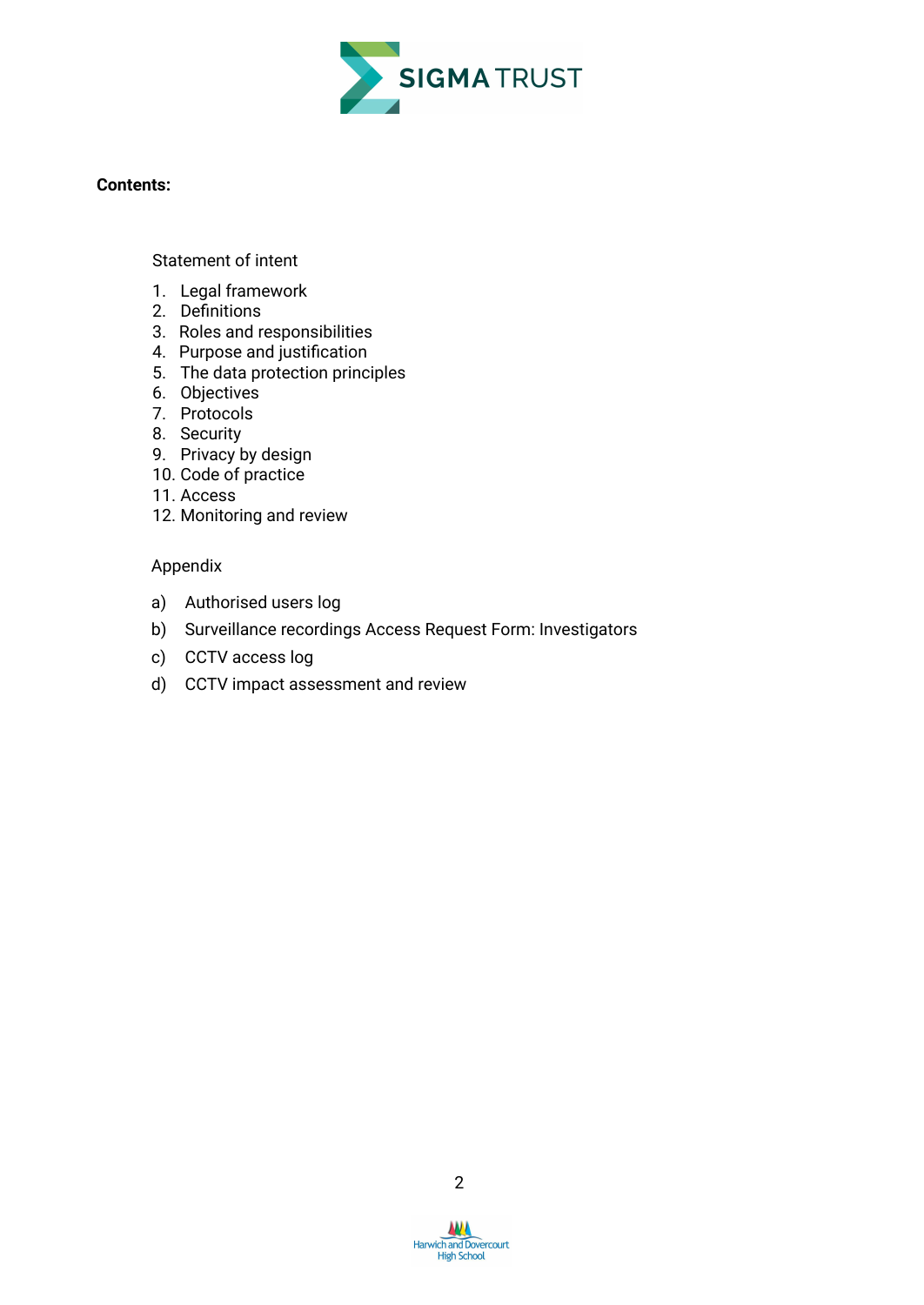

#### <span id="page-3-0"></span>**Statement of intent**

At The Sigma Trust, we take our responsibility towards the safety of staff, visitors and pupils very seriously. To that end, we use surveillance cameras to monitor any instances of aggression or physical damage to our school and its members.

The purpose of this policy is to manage and regulate the use of the surveillance and CCTV systems at the school and ensure that:

- We comply with the GDPR.
- The images that are captured are useable for the purposes we require them for.
- We reassure those persons whose images are being captured, that the images are being handled in accordance with data protection legislation.

This policy covers the use of surveillance and CCTV systems which capture moving and still images of people who could be identified, as well as information relating to individuals for any of the following purposes:

- Observing what an individual is doing
- Taking action to prevent a crime
- Using images of individuals that could affect their privacy

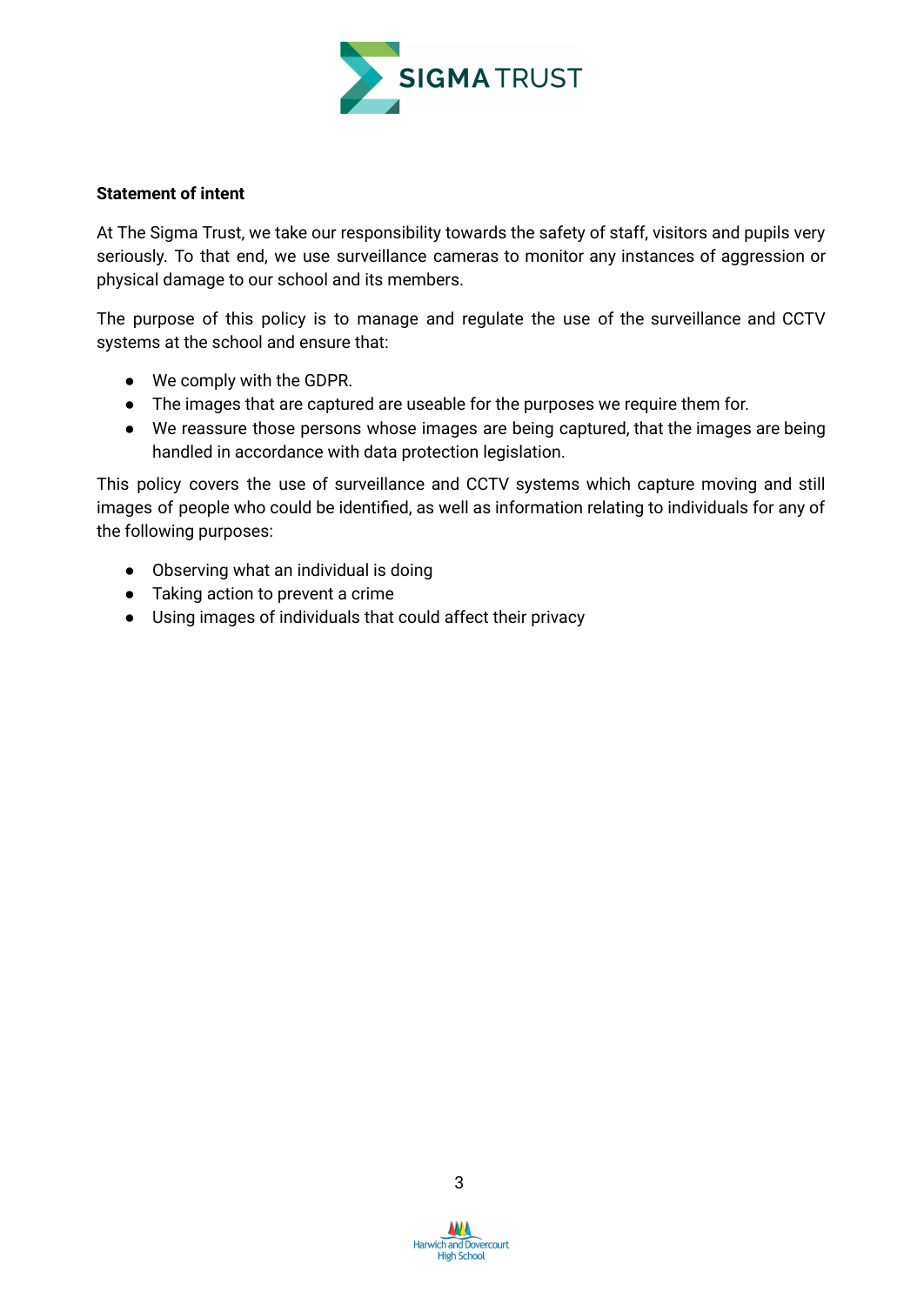

#### **1. Legal framework**

- 1.1. This policy has due regard to legislation and statutory guidance, including, but not limited to the following:
	- The Regulation of Investigatory Powers Act 2000
	- The Protection of Freedoms Act 2012
	- The General Data Protection Regulation (GDPR)
	- The Data Protection Act 1998
	- The Freedom of Information Act 2000
	- The Education (Pupil Information) (England) Regulations 2005 (as amended in 2016)
	- The Freedom of Information and Data Protection (Appropriate Limit and Fees) Regulations 2004
	- The School Standards and Framework Act 1998
	- The Children Act 1989
	- The Children Act 2004
	- The Equality Act 2010
- 1.2. This policy has been created with regard to the following statutory and non-statutory guidance:
	- Home Office (2013) 'The Surveillance Camera Code of Practice'
	- Information Commissioner's Office (ICO) (2017) 'Overview of the General Data Protection Regulation (GDPR)'
	- ICO (2017) 'Preparing for the General Data Protection Regulation (GDPR) 12 steps to take now'
	- ICO (2017) 'In the picture: A data protection code of practice for surveillance cameras and personal information'
- 1.3 This policy operates in conjunction with the following Trust policies:
	- Photography and Videos at School Policy
	- E-security Policy
	- Freedom of Information Policy
	- School Security Policy
	- Data Protection Policy

#### <span id="page-4-0"></span>**2. Definitions**

- 2.1 For the purpose of this policy a set of definitions will be outlined, in accordance with the surveillance code of conduct:
	- **Surveillance** monitoring the movements and behaviour of individuals; this can include video, audio or live footage. For the purpose of this policy only video and audio footage will be applicable.

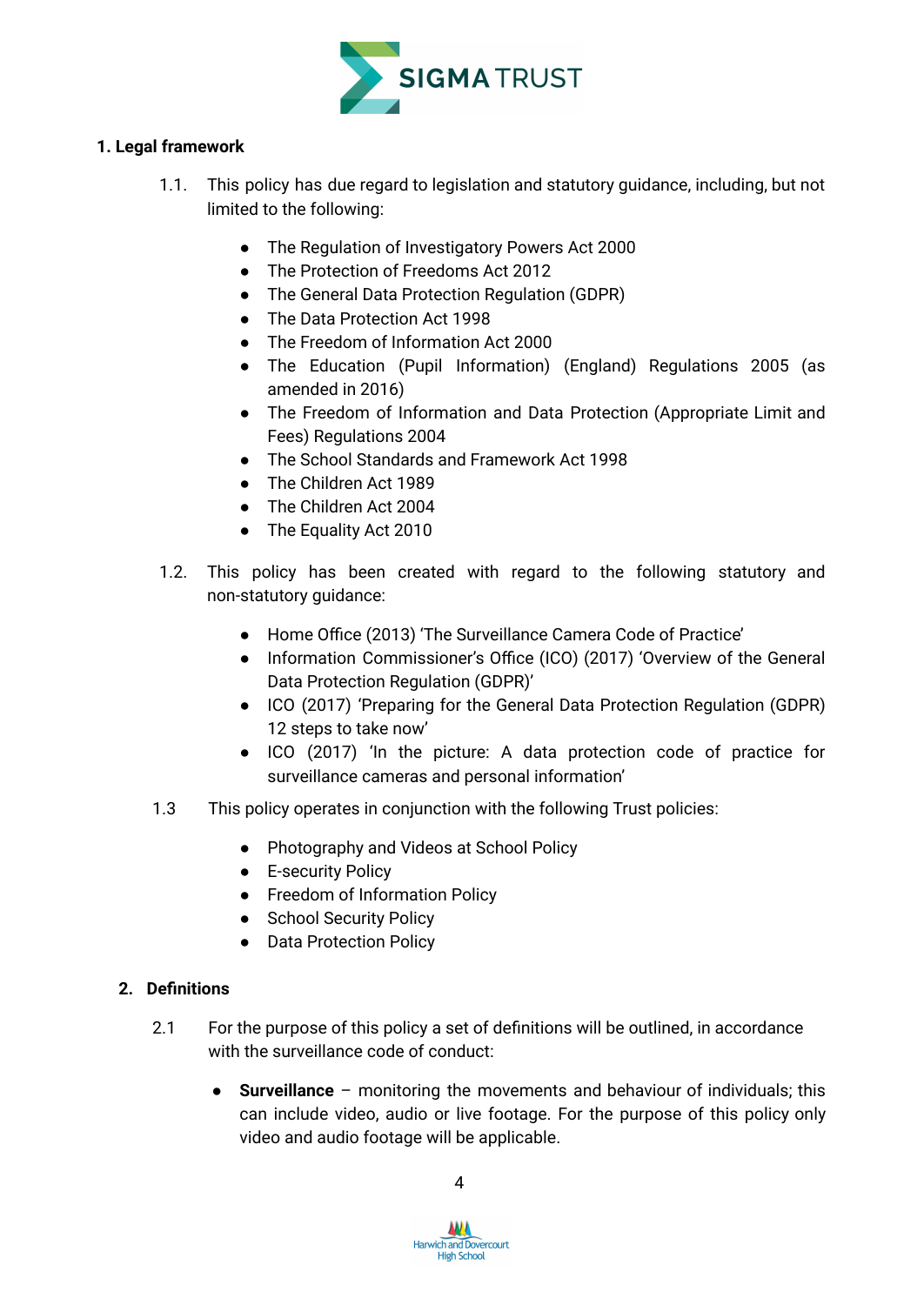

- **Overt surveillance** any use of surveillance for which authority does not fall under the Regulation of Investigatory Powers Act 2000.
- **Covert surveillance** any use of surveillance which is intentionally not shared with the subjects it is recording. Subjects will not be informed of such surveillance.
- 2.2 The Sigma Trust does not condone the use of covert surveillance when monitoring the school's staff, pupils and/or volunteers. Covert surveillance will only be operable in extreme circumstances.
- 2.3 Any overt surveillance will be clearly signposted around the school.

#### <span id="page-5-0"></span>**3. Roles and responsibilities**

- 3.1. The role of the Trust data protection officer (DPO) includes:
	- Dealing with freedom of information requests and subject access requests (SAR) in line with legislation, including the Freedom of Information Act 2000.
	- Ensuring that all data controllers at the school handle and process surveillance and CCTV footage in accordance with data protection legislation.
	- Ensuring that surveillance and CCTV footage is obtained in line with legal requirements.
	- Ensuring consent is clear, positive and unambiguous. Pre-ticked boxes and answers inferred from silence are non-compliant with the GDPR.
	- Ensuring that surveillance and CCTV footage is destroyed in line with legal requirements when it falls outside of its retention period.
	- Keeping comprehensive and accurate records of all data processing activities, including surveillance and CCTV footage, detailing the purpose of the activity and making these records public upon request.
	- Informing data subjects of how their data captured in surveillance and CCTV footage will be used by the school, their rights for the data to be destroyed and the measures implemented by the school to protect individuals' personal information.
	- Preparing reports and management information on the Trust's level of risk related to data protection and processing performance.
	- Reporting to the highest management level of the Trust, e.g. the Board of Trustees.
	- Abiding by confidentiality requirements in relation to the duties undertaken while in the role.
	- Monitoring the performance of the Trust's data protection impact assessment (DPIA), and providing advice where requested.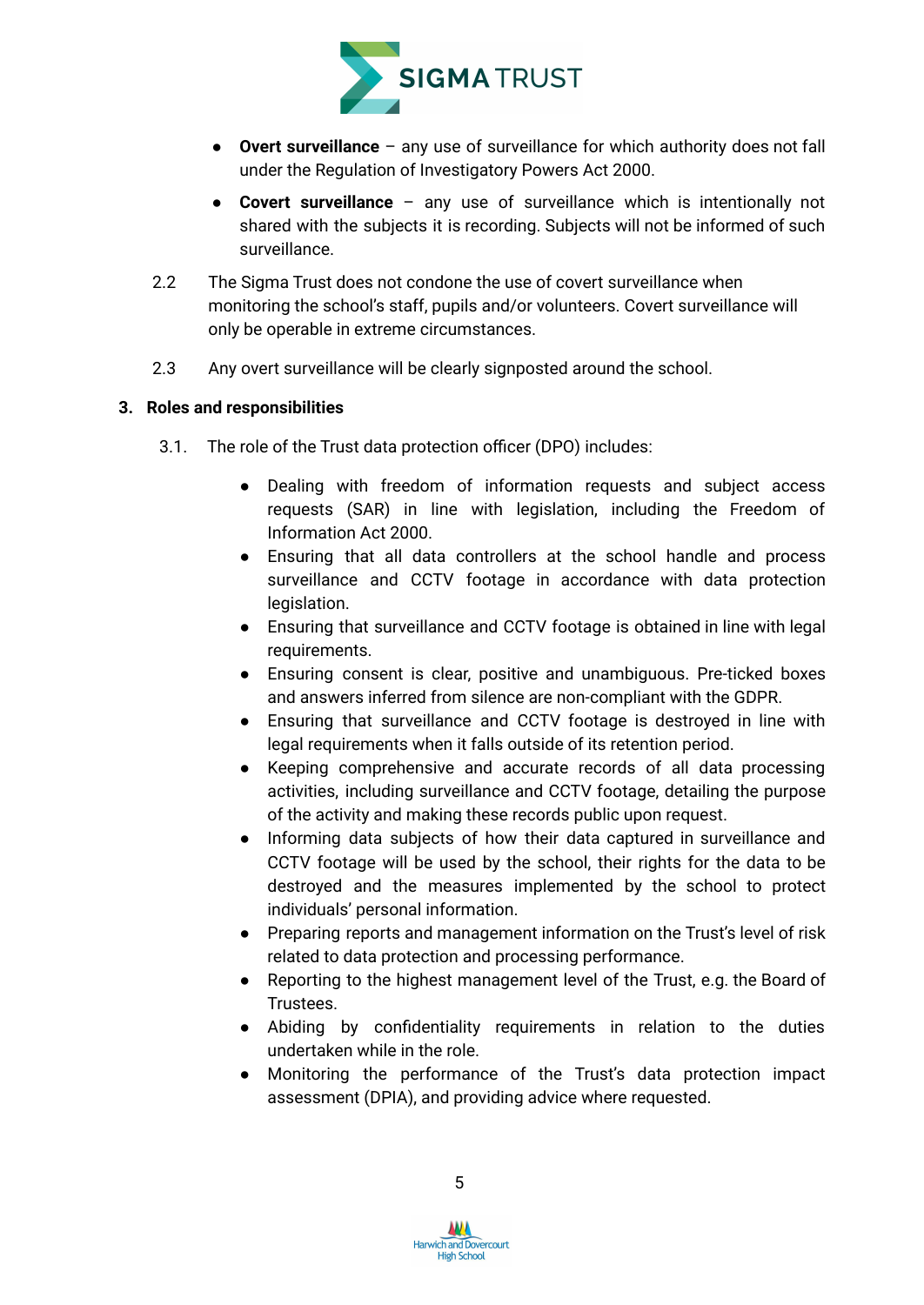

- 3.2 The Sigma Trust, as the corporate body, is the data controller. The Board of Trustees of The Sigma Trust therefore has overall responsibility for ensuring that records are maintained, including security and access arrangements in accordance with regulations.
- 3.3 The Local Governance Committee will ensure that by adoption of this policy they will support the Board of Trustees fulfil their legal obligations specified in 3.2.
- 3.4 The school's Data Manager deals with the day-to-day matters relating to data protection within their school and thus, for the benefit of this policy, will act as the data controller.
- 3.5 The role of the data controller includes:
	- Processing surveillance and CCTV footage legally and fairly.
	- Collecting surveillance and CCTV footage for legitimate reasons and ensuring that it is used accordingly.
	- Collecting surveillance and CCTV footage that is relevant, adequate and not excessive in relation to the reason for its collection.
	- Ensuring that any surveillance and CCTV footage identifying an individual is not kept for longer than is necessary.
	- Protecting footage containing personal data against accidental, unlawful destruction, alteration and disclosure – especially when processing over networks.
	- Reviewing the Surveillance and CCTV Policy to ensure it is compliant with current legislation.
- 3.6 The role of the headteacher includes:
	- Meeting with the DPO to decide where CCTV is needed to justify its means.
	- Conferring with the DPO with regard to the lawful processing of the surveillance and CCTV footage.
	- Monitoring legislation to ensure the Trust is using surveillance fairly and lawfully.
	- Communicating any changes to legislation with all members of staff.

#### <span id="page-6-0"></span>**4. Purpose and justification**

- 4.1 The school will only use surveillance cameras for the safety and security of the school and its staff, pupils and visitors.
- 4.2 Surveillance will be used as a deterrent for violent behaviour and damage to the school.
- 4.3 The school will only conduct surveillance as a deterrent and under no circumstances will the surveillance and the CCTV cameras be present in general classrooms or any changing facility.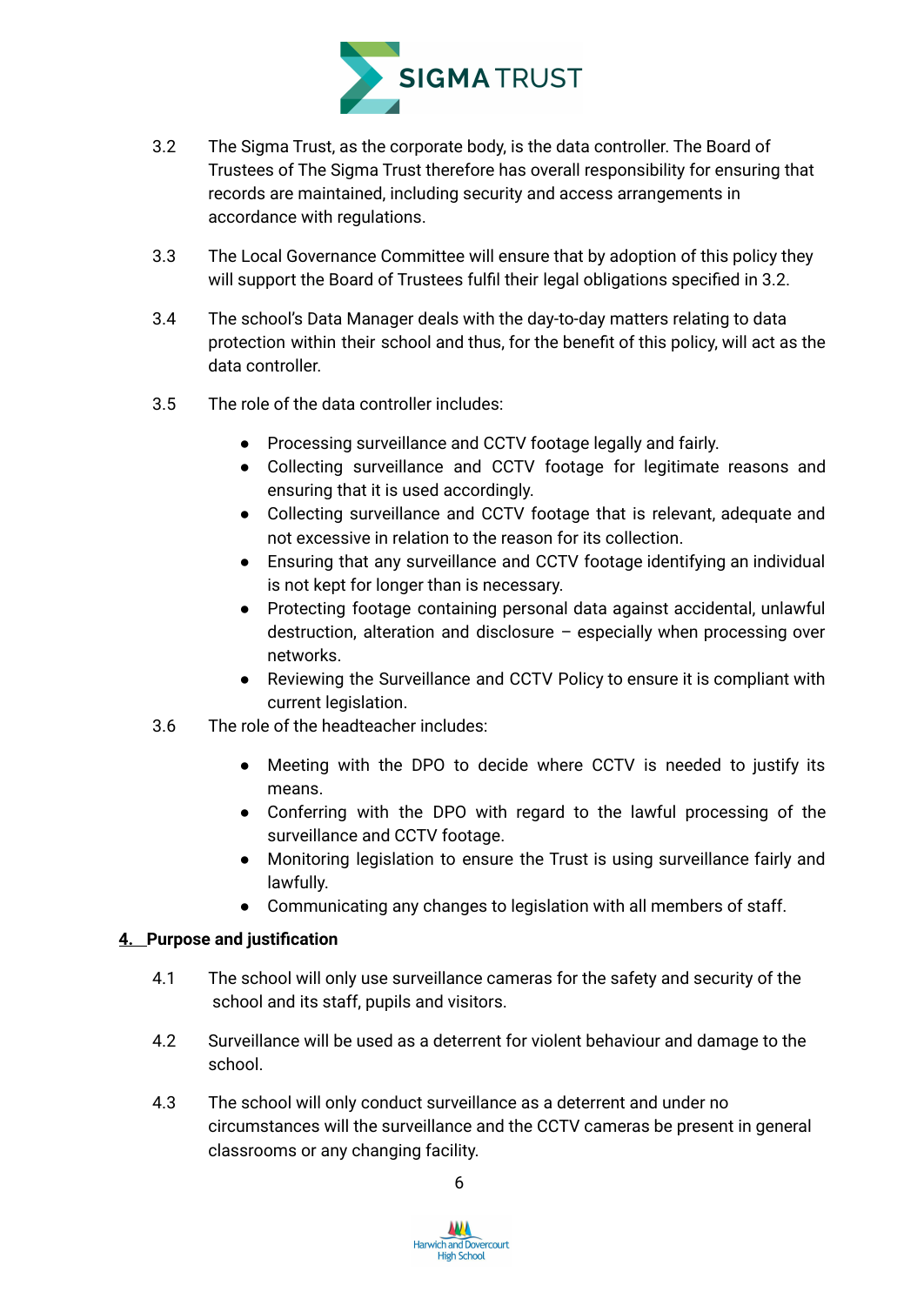

4.4 If the surveillance and CCTV systems fulfil their purpose and are no longer required, the school will deactivate them.

#### <span id="page-7-0"></span>**5. The data protection principles**

- 5.1 Data collected from surveillance and CCTV will be:
	- Processed lawfully, fairly and in a transparent manner in relation to individuals.
	- Collected for specified, explicit and legitimate purposes and not further processed in a manner that is incompatible with those purposes; further processing for archiving purposes in the public interest, scientific or historical research purposes or statistical purposes shall not be considered to be incompatible with the initial purposes.
	- Adequate, relevant and limited to what is necessary in relation to the purposes for which they are processed.
	- Accurate and, where necessary, kept up-to-date; every reasonable step will be taken to ensure that personal data that are inaccurate, having regard to the purposes for which they are processed, are erased or rectified without delay.
	- Kept in a form which permits identification of data subjects for no longer than is necessary for the purposes for which the personal data are processed; personal data may be stored for longer periods, insofar as the personal data will be processed solely for archiving purposes in the public interest, scientific or historical research purposes or statistical purposes, subject to implementation of the appropriate technical and organisational measures required by the GDPR in order to safeguard the rights and freedoms of individuals.
	- Processed in a manner that ensures appropriate security of the personal data, including protection against unauthorised or unlawful processing and against accidental loss, destruction or damage, using appropriate technical or organisational measures.

#### <span id="page-7-1"></span>**6. Objectives**

- 6.1 The surveillance system will be used to:
	- Maintain a safe environment.
	- Ensure the welfare of pupils, staff and visitors.
	- Deter criminal acts against persons and property.
	- Assist the police in identifying persons who have committed an offence.

#### <span id="page-7-2"></span>**7. Protocols**

7.1 The surveillance system will be registered with the ICO in line with data protection legislation.

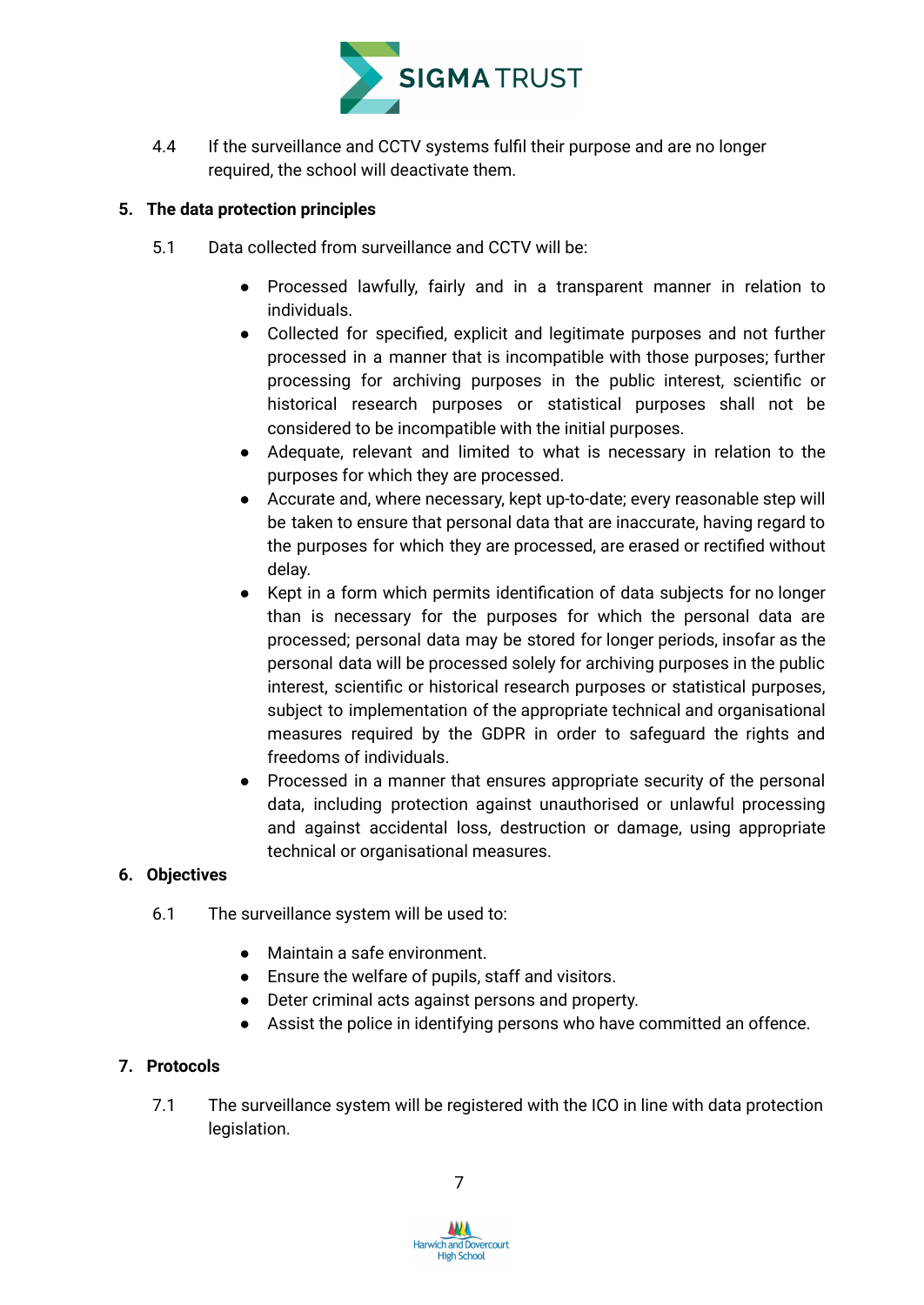

- 7.2 The surveillance system is a closed digital system which does not record audio.
- 7.3 Warning signs have been placed throughout the premises where the surveillance system is active, as mandated by the ICO's Code of Practice.
- 7.4 The surveillance system has been designed for maximum effectiveness and efficiency; however, the school cannot guarantee that every incident will be detected or covered and 'blind spots' may exist.
- 7.4 The surveillance system will not be trained on individuals unless an immediate response to an incident is required.
- 7.6 The surveillance system will not be trained on private vehicles or property outside the perimeter of the school.

#### <span id="page-8-0"></span>**8. Security**

- 8.1 Access to the surveillance system, software and data will be strictly limited to authorised operators and will be password protected.
- 8.2 The school's authorised CCTV system operators are cited in Appendix A.
- 8.3 The school staff authorised to record and retain images are cited in Appendix A. This appendix is to be completed locally for each Sigma Trust school.
- 8.4 The school staff authorised to access audio records are cited in Appendix A. This appendix is to be completed locally for each Sigma Trust school.
- 8.5 The main control facility is kept secure and locked when not in use.
- 8.6 If, in exceptional circumstances, covert surveillance is planned, or has taken place, copies of the Home Office's [authorisation](https://www.gov.uk/government/publications/application-for-use-of-directed-surveillance) forms will be completed and retained.
- 8.7 Surveillance and CCTV systems will be tested for security flaws once every month to ensure that they are being properly maintained at all times.
- 8.8 Surveillance and CCTV systems will not be intrusive.
- 8.9 Any unnecessary footage captured will be securely deleted from the school system as specified in this policy.
- 8.10 Each system will have a separate audio and visual system that can be run independently of one another. Audio CCTV will only be used in the case of deterring aggressive or inappropriate behaviour and will be subject to additional security and access rights.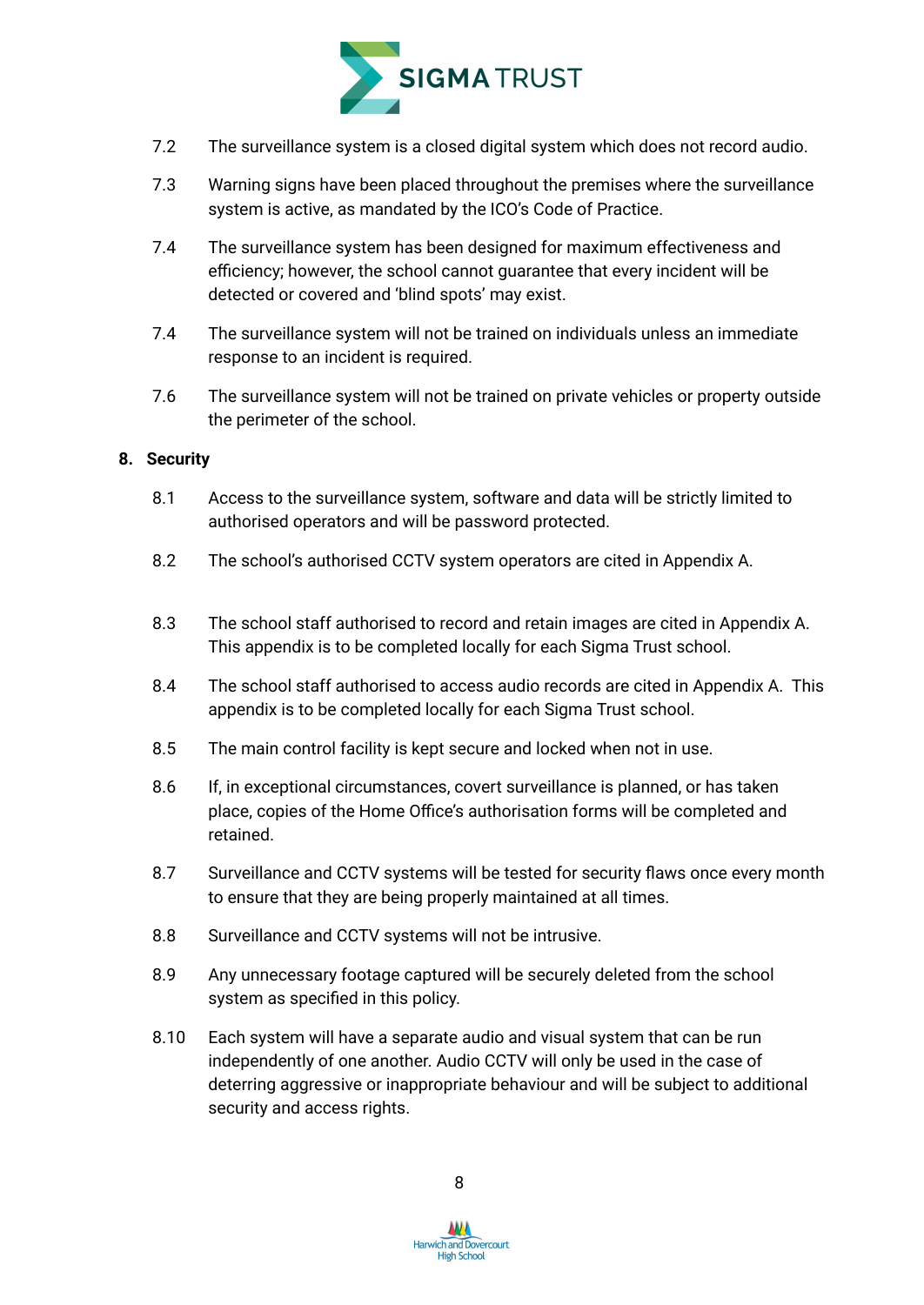

8.11 Any cameras that present faults will be repaired immediately as to avoid any risk of a data breach.

#### <span id="page-9-0"></span>**9. Privacy by design**

- 9.1 The use of surveillance cameras and CCTV will be critically analysed using a DPIA
- 9.2 A DPIA will be carried out prior to the installation of any surveillance and CCTV system.
- 9.3 If the DPIA reveals any potential security risks or other data protection issues, the school will ensure they have provisions in place to overcome these issues.
- 9.4 Where the school identifies a high risk to an individual's interests, and it cannot be overcome, the school will consult the ICO before they use CCTV, and the school will act on the ICO's advice.
- 9.5 The school will ensure that the installation of the surveillance and CCTV systems will always justify its means.
- 9.6 If the use of a surveillance and CCTV system is too privacy intrusive, the school will seek alternative provision.

#### <span id="page-9-1"></span>**10. Code of practice**

- 10.1 The school understands that recording images of identifiable individuals constitutes as processing personal information, so it is done in line with data protection principles.
- 10.2 The school notifies all pupils, staff and visitors of the purpose for collecting surveillance data via notice boards, letters and signage.
- 10.3 CCTV cameras are only placed where they do not intrude on anyone's privacy and are necessary to fulfil their purpose.
- 10.4 All surveillance footage will be kept for two months for security purposes; the headteacher and the Data Manager are responsible for keeping the records secure and allowing access.
- 10.5 The school has a surveillance system for the purpose of the prevention and detection of crime and the promotion of the health, safety and welfare of staff, pupils and visitors.
- 10.6 The surveillance and CCTV system is owned by the Trust and images from the system are strictly controlled and monitored by authorised personnel only.
- 10.7 The school will ensure that the surveillance and CCTV system is used to create a safer environment for staff, pupils and visitors to the school, and to ensure that its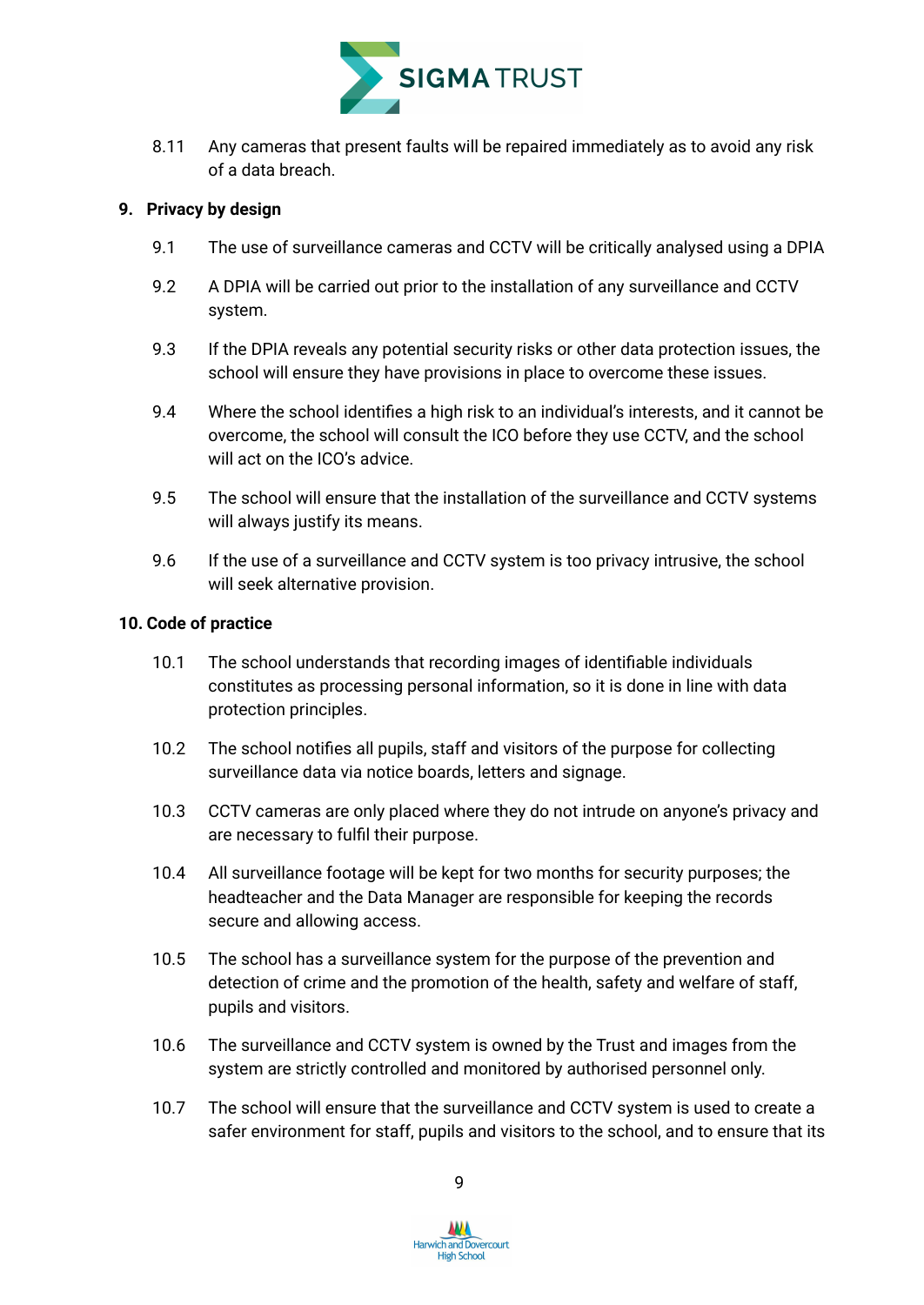

operation is consistent with the obligations outlined in data protection legislation. The policy is available from the school's website.

- 10.8 The surveillance and CCTV system will:
	- Be designed to take into account its effect on individuals and their privacy and personal data.
	- Be transparent and include a contact point, the DPO, through which people can access information and submit complaints.
	- Have clear responsibility and accountability procedures for images and information collected, held and used.
	- Have defined policies and procedures in place which are communicated throughout the school.
	- Only keep images and information for as long as required.
	- Restrict access to retained images and information with clear rules on who can gain access.
	- Consider all operational, technical and competency standards, relevant to the surveillance and CCTV system and its purpose, and work to meet and maintain those standards in accordance with the law.
	- Be subject to stringent security measures to safeguard against unauthorised access.
	- Be regularly reviewed and audited to ensure that policies and standards are maintained.
	- Only be used for the purposes for which it is intended, including supporting public safety, the protection of pupils, staff and volunteers, and law enforcement.
- 10.9 Be accurate and well maintained to ensure information is up-to-date.

#### <span id="page-10-0"></span>**11. Access**

- 11.1 Under the GDPR, individuals have the right to obtain confirmation that their personal information is being processed.
- 11.2 All disks containing images belong to, and remain the property of, the Trust.
- 11.3 Individuals have the right to submit an SAR to gain access to their personal data in order to verify the lawfulness of the processing.
- 11.4 The Trust will verify the identity of the person making the request before any information is supplied.
- 11.5 A copy of the information will be supplied to the individual free of charge; however, the Trust may impose a 'reasonable fee' to comply with requests for further copies of the same information.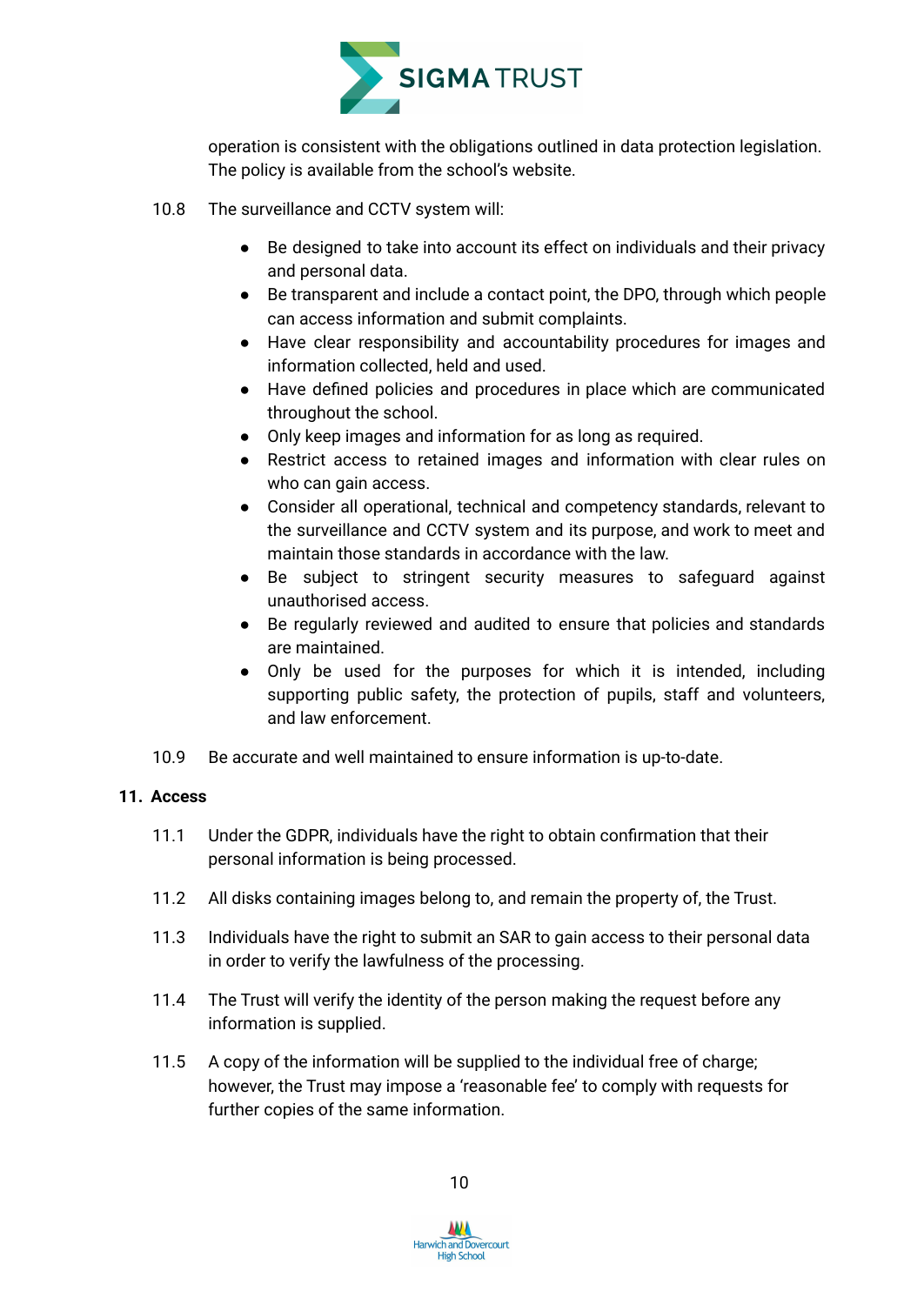

- 11.6 Where an SAR has been made electronically, the information will be provided in a commonly used electronic format.
- 11.7 Requests by persons outside the school for viewing or copying disks, or obtaining digital recordings, will be assessed by the headteacher, who will consult the DPO, on a case-by-case basis with close regard to data protection and freedom of information legislation.
- 11.8 Where a request is manifestly unfounded, excessive or repetitive, a reasonable fee will be charged.
- 11.9 All fees will be based on the administrative cost of providing the information.
- 11.10 All requests will be responded to without delay and at the latest, within one month of receipt.
- 11.11 In the event of numerous or complex requests, the period of compliance will be extended by a further two months. The individual will be informed of this extension, and will receive an explanation of why the extension is necessary, within one month of the receipt of the request.
- 11.12 Where a request is manifestly unfounded or excessive, the school holds the right to refuse to respond to the request. The individual will be informed of this decision and the reasoning behind it, as well as their right to complain to the ICO and to a judicial remedy, within one month of the refusal.
- 11.13 In the event that a large quantity of information is being processed about an individual, the school will ask the individual to specify the information the request is in relation to.
- 11.14 It is important that access to, and disclosure of, the images recorded by surveillance and CCTV footage is restricted and carefully controlled, not only to ensure that the rights of individuals are preserved, but also to ensure that the chain of evidence remains intact, should the images be required for evidential purposes.
- 11.15 Instances of access to recordings will be recorded in a log which can be produced on demand to the DPO, an authorised manager or Auditor/ Regulator and will be a complete record of access activity (Appendix B). This log should state:
	- Dates of access,
	- the period and location covered by the recording,
	- the reason for access and
	- name, position and authority of those who have accessed recordings
	- whether or not copies were made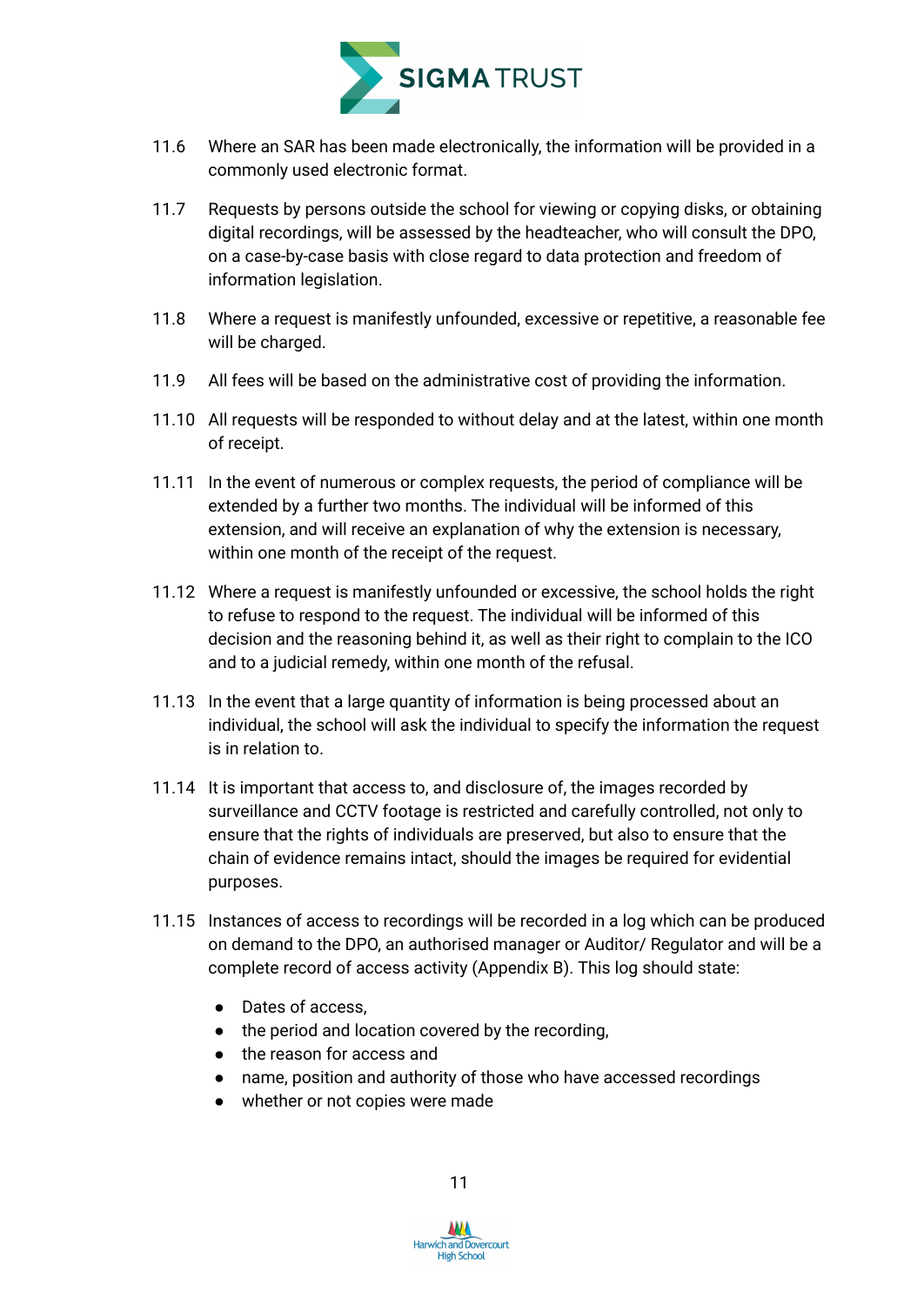

- 11.16 Releasing the recorded images to third parties will be permitted only in the following limited and prescribed circumstances, and to the extent required or permitted by law:
	- $\bullet$  The police where the images recorded would assist in a specific criminal inquiry
	- Prosecution agencies such as the Crown Prosecution Service (CPS)
	- Relevant legal representatives such as lawyers and barristers
	- Persons who have been recorded and whose images have been retained where disclosure is required by virtue of data protection legislation and the Freedom of Information Act 2000
- 11.17 Requests for access or disclosure will be recorded and the headteacher will make the final decision as to whether recorded images may be released to persons other than the police.

#### <span id="page-12-0"></span>**12. Monitoring and review**

- 12.1 This policy will be monitored and reviewed on an annual basis by the DPO and the headteacher.
- 12.2 The DPO will be responsible for monitoring any changes to legislation that may affect this policy, and make the appropriate changes accordingly.
- 12.3 The headteacher will communicate changes to this policy to all members of staff.
- 12.4 The scheduled review date for this policy is summer term 2022.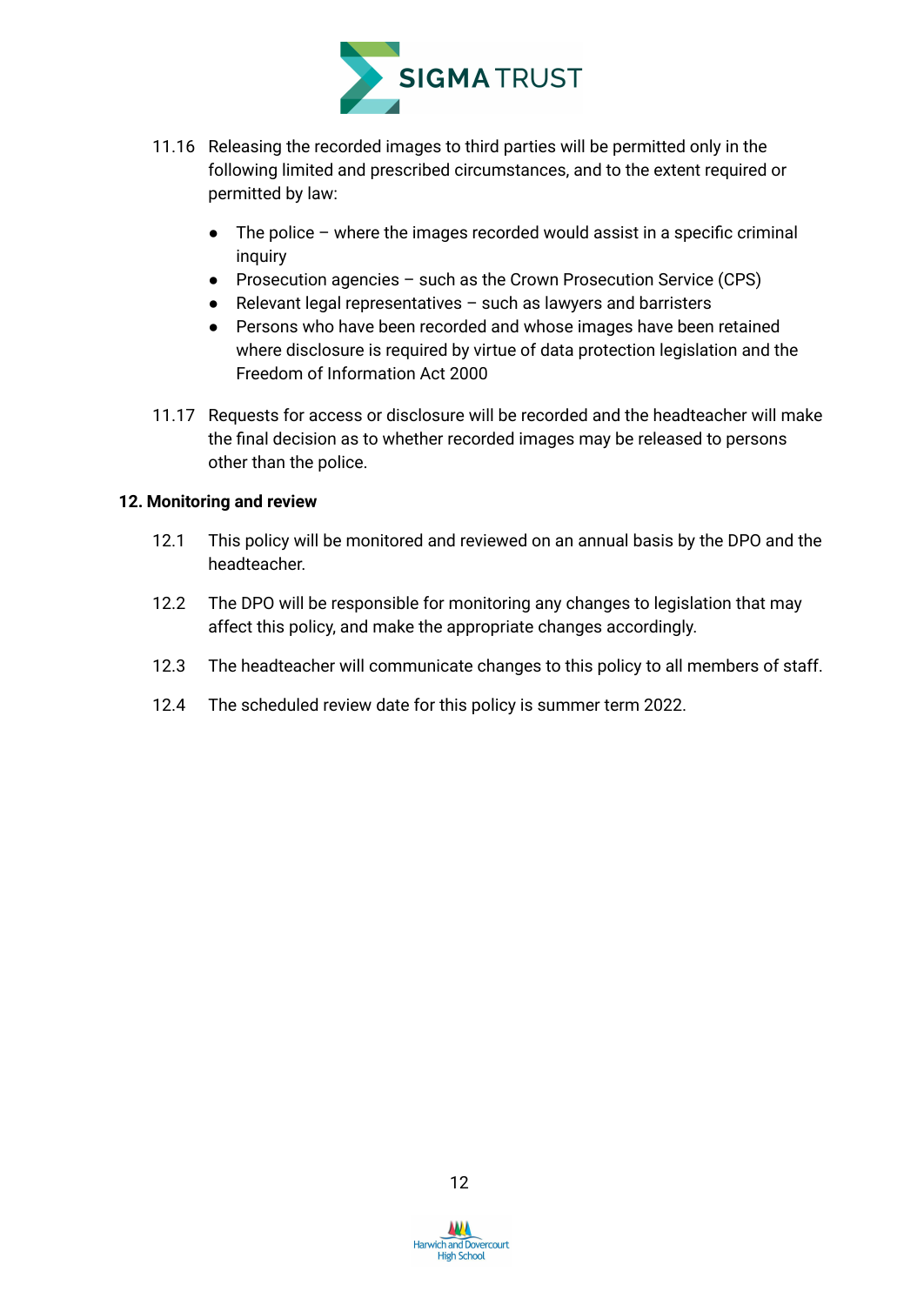

#### **APPENDIX A: Authorised Users Log**

Name of School: HARWICH & DOVERCOURT HIGH SCHOOL

| <b>AUTHORISED CCTV SYSTEM OPERATORS</b> |                                              |  |  |  |  |  |  |
|-----------------------------------------|----------------------------------------------|--|--|--|--|--|--|
| <b>Name</b>                             | <b>Job Title</b>                             |  |  |  |  |  |  |
| Nick Goodwin                            | <b>SIte Manager</b>                          |  |  |  |  |  |  |
| <b>Patrick Ablett</b>                   | <b>Assistant Site Manager</b>                |  |  |  |  |  |  |
|                                         |                                              |  |  |  |  |  |  |
|                                         |                                              |  |  |  |  |  |  |
|                                         | STAFF AUTHORISED TO RECORD AND RETAIN IMAGES |  |  |  |  |  |  |
| Nick Goodwin                            | Site Manager                                 |  |  |  |  |  |  |
|                                         |                                              |  |  |  |  |  |  |
|                                         |                                              |  |  |  |  |  |  |
|                                         |                                              |  |  |  |  |  |  |
|                                         | STAFF AUTHORISED TO ACCESS AUDIO RECORDS     |  |  |  |  |  |  |
|                                         | (Headteacher only)                           |  |  |  |  |  |  |
| <b>Kate Finch</b>                       | Headteacher                                  |  |  |  |  |  |  |

Signed:

Headteacher:  $\alpha$  Date: April 2021

Chair of Governors: Notaint Date: April 2021

13

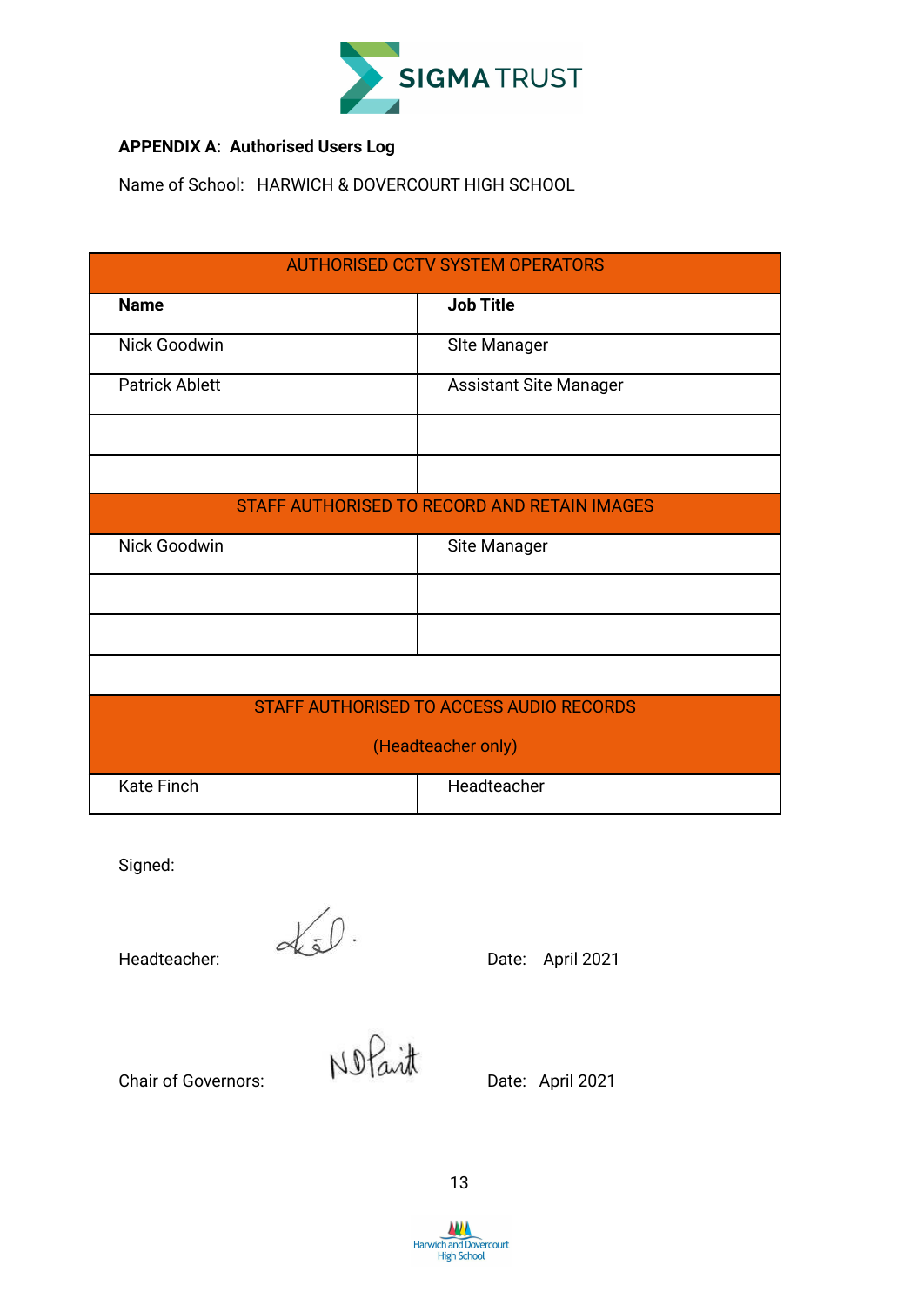

#### **APPENDIX B: Surveillance recordings Access Request Form: Investigators**

Any transaction which sees information about individuals managed by the Trust leave the custody of authorised staff must be recorded so that we can evidence that such transfers were done lawfully. As such this form should be completed in every instance of surveillance recordings being transferred to a representative of another organisation who is authorised to receive them.

#### **Section 1**

Where you know the identity of a person or persons who are the subject(s) of your request, you should supply these details. This can be completed by our employees at the time of receiving the request.

#### **Section 2**

The request should be limited to specific locations and times to ensure that the information supplied is not excessive and to assist us in managing requests effectively. This can be completed by our employees at the time of receiving the request.

#### **Section 3**

The person receiving copies of surveillance recordings or still images must state who they are, their position within their organisation and the name of their organisation. They must sign at the point of receiving the information to confirm that are authorised to receive it and that the organisation that they represent conforms to Data Protection law and will accordingly safeguard the data.

#### **Section 4**

An authorised person for us should state what has been provided; in what format the information has been supplied (e.g. tape, disc, USB Memory stick, printed still images, etc.) and the quantity. We should also confirm by signature that the request has been fulfilled according to our procedures and that the information has been taken by the named person in section 3.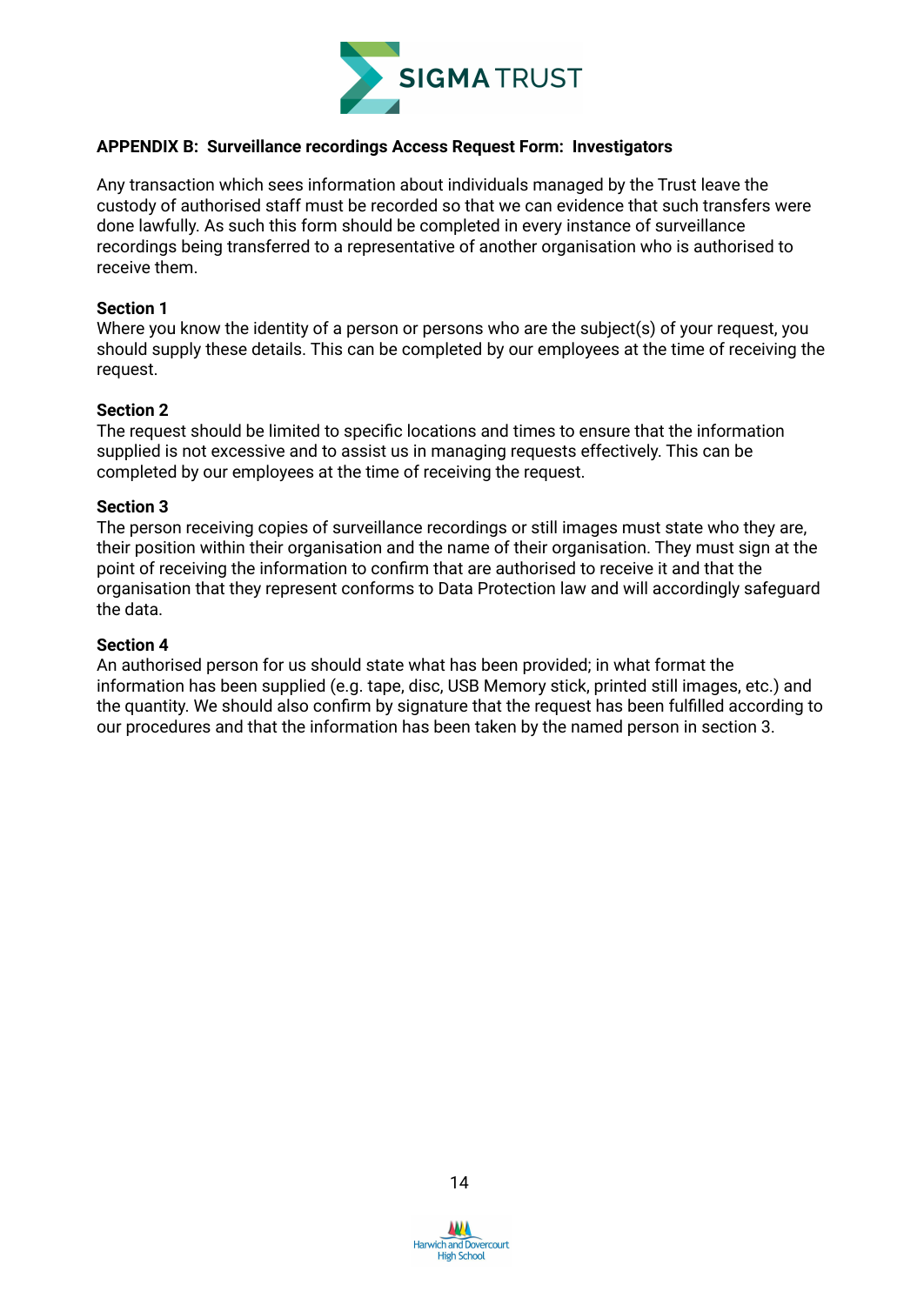

### **Surveillance recordings Access Request Form: Investigators**

Please complete this form with the relevant details to enable us to successfully process your request

| 1. Personal details of the person to whom the request relates (The 'Data Subject') if known: |                |        |   |                |  |  |  |  |
|----------------------------------------------------------------------------------------------|----------------|--------|---|----------------|--|--|--|--|
| Mr/Mrs/Miss:                                                                                 | First Name(s): |        |   | Surname:       |  |  |  |  |
|                                                                                              |                |        |   |                |  |  |  |  |
| <b>Present address:</b>                                                                      |                |        |   |                |  |  |  |  |
|                                                                                              |                |        |   |                |  |  |  |  |
|                                                                                              |                |        |   |                |  |  |  |  |
| Gender:                                                                                      |                |        |   | Date of Birth: |  |  |  |  |
| <b>Male</b>                                                                                  | П              | Female | П |                |  |  |  |  |

| 2. Details of the information required:                                       |          |  |  |  |  |  |
|-------------------------------------------------------------------------------|----------|--|--|--|--|--|
| Please provide us with accurate information about the images you wish to view |          |  |  |  |  |  |
| Date(s):                                                                      | Time(s): |  |  |  |  |  |
|                                                                               |          |  |  |  |  |  |
| Location:                                                                     |          |  |  |  |  |  |
|                                                                               |          |  |  |  |  |  |
| <b>Description of Incident:</b>                                               |          |  |  |  |  |  |
|                                                                               |          |  |  |  |  |  |

**3. Declaration of the person authorised to receive CCTV copy recordings**

15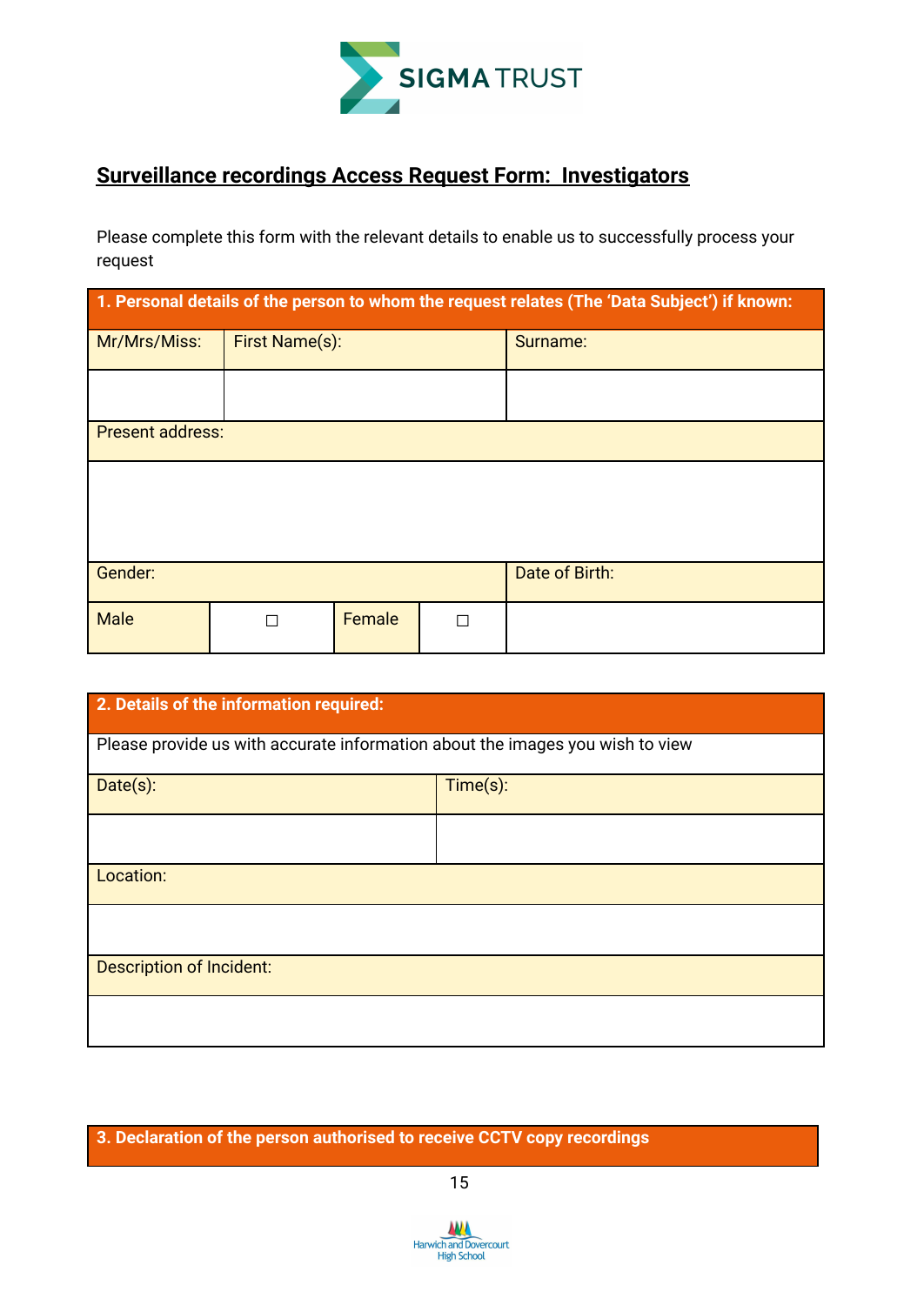

| Mr/Mrs/Miss:                                                                                                                                                                                       | First Name(s):                                      | Surname:  |  |
|----------------------------------------------------------------------------------------------------------------------------------------------------------------------------------------------------|-----------------------------------------------------|-----------|--|
|                                                                                                                                                                                                    |                                                     |           |  |
| Authority):                                                                                                                                                                                        | <b>Working for Organisation (e.g. Essex Police)</b> | Position: |  |
|                                                                                                                                                                                                    |                                                     |           |  |
| I confirm that the Surveillance copy recordings I have received will be handled<br>according to the principles of the Data Protection Act 2018/ General Data<br><b>Protection Regulations 2016</b> |                                                     |           |  |
| Signed:                                                                                                                                                                                            |                                                     | Date:     |  |

| 4. Approval by us and confirmation of handover of surveillance copy recordings                                                                                                           |  |  |  |  |  |
|------------------------------------------------------------------------------------------------------------------------------------------------------------------------------------------|--|--|--|--|--|
| I confirm that the following items and quantities were given into the custody of<br>the above named person                                                                               |  |  |  |  |  |
| I confirm that surveillance copy recordings were received by the above named<br>authorised person on the date below and relate only to the times and locations<br>stated in the request. |  |  |  |  |  |
| I confirm that this activity will be recorded on the Surveillance Equipment<br><b>Access Log</b>                                                                                         |  |  |  |  |  |
| Signed:<br>Date:                                                                                                                                                                         |  |  |  |  |  |
|                                                                                                                                                                                          |  |  |  |  |  |

The Sigma Trust is committed to the principles of the Data Protection Act 2018 and General Data Protection Regulations (2016). As such the information you have supplied on this form will be used only for the purposes of managing this access request.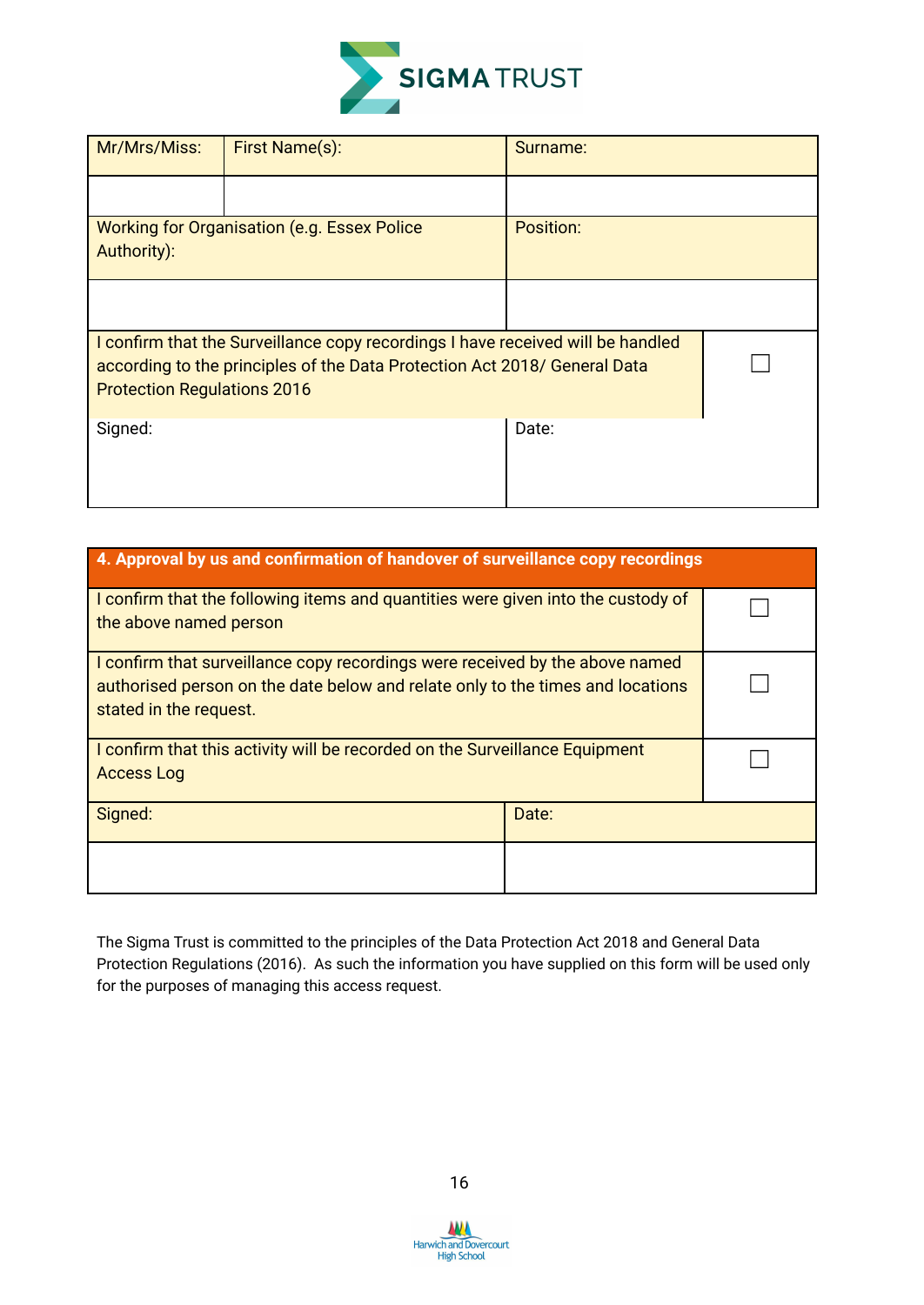

#### **APPENDIX C: CCTV Access Log**

#### **TO BE COMPLETED LOCALLY FOR EACH SCHOOL**

| Date of<br><b>Access</b> | Equipment<br><b>Ref</b> | Equipment<br><b>Type</b> | Date of<br><b>Recording</b> | Time of<br>Recording<br>From | To | Reason<br>for<br><b>Access</b> | Name of<br>Employee<br>(Access) | Name of<br>Employee<br>(Approve) | <b>Copies</b><br>made? | Method<br>of<br><b>Transfer</b> | 3rd<br><b>Parties</b><br>Present? | 3rd Party<br>data<br>removed? | 3rd Party<br>Investigation<br>Form |
|--------------------------|-------------------------|--------------------------|-----------------------------|------------------------------|----|--------------------------------|---------------------------------|----------------------------------|------------------------|---------------------------------|-----------------------------------|-------------------------------|------------------------------------|
|                          |                         |                          |                             |                              |    |                                |                                 |                                  |                        |                                 |                                   |                               |                                    |
|                          |                         |                          |                             |                              |    |                                |                                 |                                  |                        |                                 |                                   |                               |                                    |
|                          |                         |                          |                             |                              |    |                                |                                 |                                  |                        |                                 |                                   |                               |                                    |
|                          |                         |                          |                             |                              |    |                                |                                 |                                  |                        |                                 |                                   |                               |                                    |
|                          |                         |                          |                             |                              |    |                                |                                 |                                  |                        |                                 |                                   |                               |                                    |
|                          |                         |                          |                             |                              |    |                                |                                 |                                  |                        |                                 |                                   |                               |                                    |
|                          |                         |                          |                             |                              |    |                                |                                 |                                  |                        |                                 |                                   |                               |                                    |
|                          |                         |                          |                             |                              |    |                                |                                 |                                  |                        |                                 |                                   |                               |                                    |
|                          |                         |                          |                             |                              |    |                                |                                 |                                  |                        |                                 |                                   |                               |                                    |
|                          |                         |                          |                             |                              |    |                                |                                 |                                  |                        |                                 |                                   |                               |                                    |
|                          |                         |                          |                             |                              |    |                                |                                 |                                  |                        |                                 |                                   |                               |                                    |
|                          |                         |                          |                             |                              |    |                                |                                 |                                  |                        |                                 |                                   |                               |                                    |
|                          |                         |                          |                             |                              |    |                                |                                 |                                  |                        |                                 |                                   |                               |                                    |
|                          |                         |                          |                             |                              |    |                                |                                 |                                  |                        |                                 |                                   |                               |                                    |
|                          |                         |                          |                             |                              |    |                                |                                 |                                  |                        |                                 |                                   |                               |                                    |